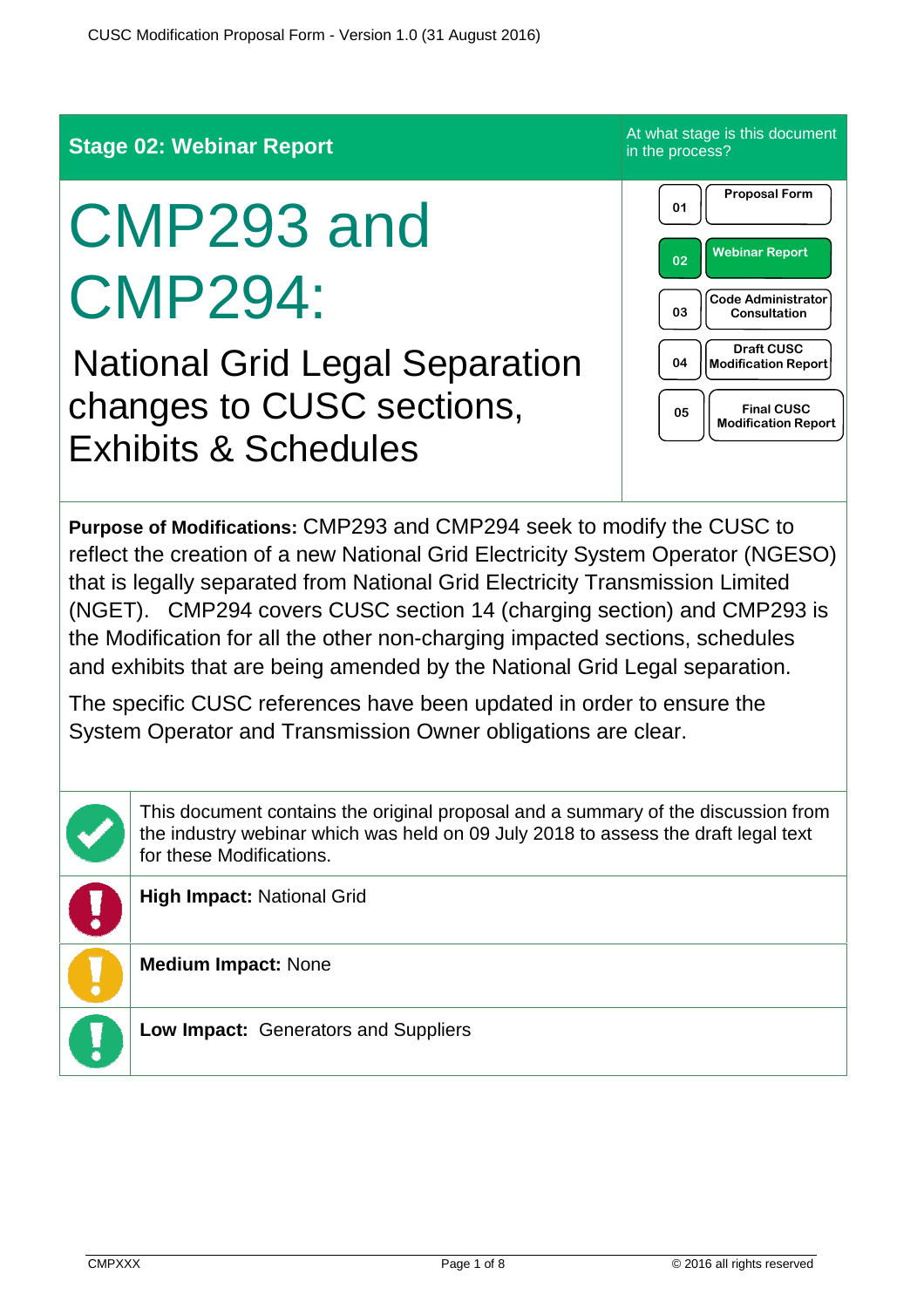#### **Contents Any questions?** Contact: **1 Format of this Report 3 Joseph Henry 2 Original Proposals 3 joseph.henry2@ 3 Proposer's solution 3 nationalgrid.com 4 Webinar Discussions 4 07970673220 5 Impacts & Other Considerations 5 Proposer: 6 Relevant Objectives 6 John Martin 7** Implementation & Transition **7 1 8 Legal Text 8 John.martin2@nation algrid.com Timetable 07794 050359 The Code Administrator recommends the following timetable: National Grid Representative:** Industry Webinar 09 July 2018 **John Martin** Code Administration Consultation Report issued to 01 August 2018 iO the Industry (15 working days) Draft Final Modification Report presented to Panel 31 August 2018 **John.martin2@nation algrid.com** Modification Panel decision 31 August 2018 Final Modification Report issued to the Authority 07 September **07794 050359**2018 Decision implemented in CUSC 01 April 2019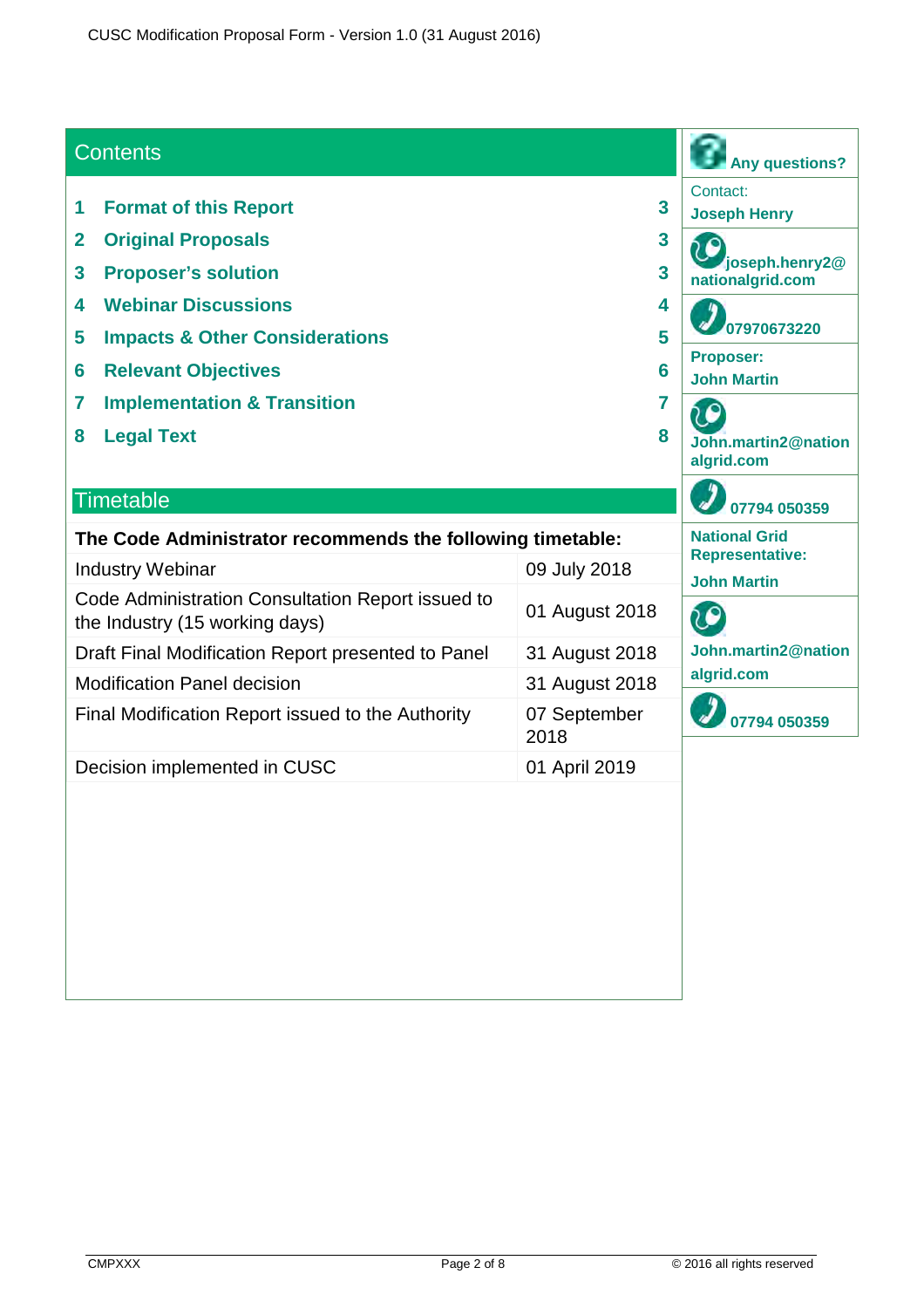### **1 Format of this Report**

This report contains the original proposal and a summary of the discussion from the industry webinar which was held on 09 July 2018 to assess the draft legal text for these Modifications.

Section 2 (Original Proposal) and Section 3 (Proposer's solution) are sourced directly from the Proposer and any statements or assertions have not been altered or substantiated/supported or refuted by the parties who called into the webinar.

## **2 Original Proposals**

**Section 3 (Original Proposal) are sourced directly from the Proposer and any statements or assertions have not been altered or substantiated/supported or refuted by industry members who called into the webinar.**

#### **What**

It is proposed to amend the CUSC definition of 'The Company' to the new NGESO legal entity and create a new 'Onshore Transmission Licensee' definition which encompasses all onshore transmission owners including NGET.

#### **How**

NGET published an open letter on its approach to modifying the relevant Industry Codes on 22 September 2017 stating that NGET intended to raise one Code Modification proposal for each Industry Code, but further work into assessing the changes required means that for the CUSC, two modifications need to be raised. CMP293 is one of these.

The definition of "The Company" is being retained as the "badge" for NGESO and we are proposing the creation of a new definition 'Onshore Transmission Licensee' which covers all onshore transmission owners.

The introduction of the new "NGESO" entity into the CUSC is achieved through a novation agreement for each code. The novation agreement will be entered into by NGET and on behalf of the CUSC parties. The authority for NGET to do this is given through the provisions to be introduced in to the respective Code (CUSC Section 10) as part of the code modification. The intended form of novation is included within the draft legal text.

### **3 Proposer's solution**

As the Proposer we welcome the feedback from the webinar, which has resulted in the following amendments to proposed solution:

Updated the following defined terms and clauses in section 10:

• Remote Transmission Licensee – update the definition, including the NGET references, also to include the registered company number and address.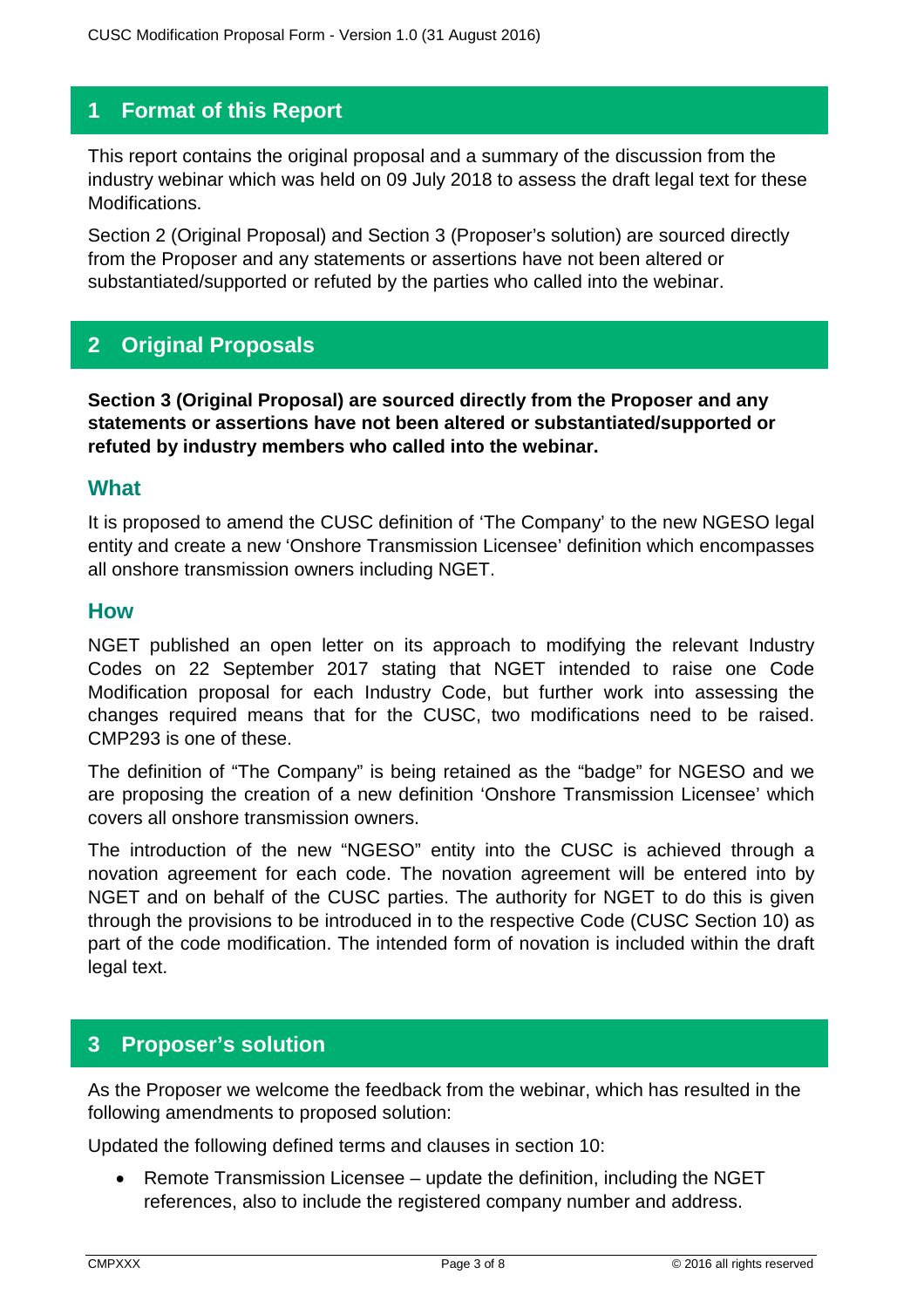- The Company Add the references to the company address and registered number.
- Transmission Licenses Assets make the defined term 'Relevant Transmission Licensees'.
- Nuclear Site Licence Provisions Agreement updated to include reference to NGET instead of The Company.

Section 10 Clauses to be amended:

- CUSC 10.3.2 Include reference to 'The Company' registered address.
- CUSC 10.5.3 Include the following information 'not less than 75 (seventy five) days (or if such day is not a Business Day the next following Business Day) prior to 31 March 2019'.

We would highlight that the Contents Page is a useful guide to the areas of the CUSC which are changing and will highlight the changes.

The following attachments have now been removed, as there are no proposed changes to them:

- Schedule 3
- **•** Fxhibit I
- Exhibit X

Also within Exhibit O, exhibits IA and IIA will be removed as the regional variation is no longer required.

We are developing an additional document and table that highlights only the clauses which have been amended. This document and table we would suggest should be included in the Code Administrator Consultation.

Also we would support the Code Administrator questions which have been identified in section 4.

### **4 Webinar Discussions**

Format of legal text:

It was suggested attaching legal text which extracted only the Clauses which have been amended; then for completeness include all the amended CUSC exhibits, schedules and sections.

Also based on feedback from the webinar it was suggested to update the following defined terms and clauses in section 10: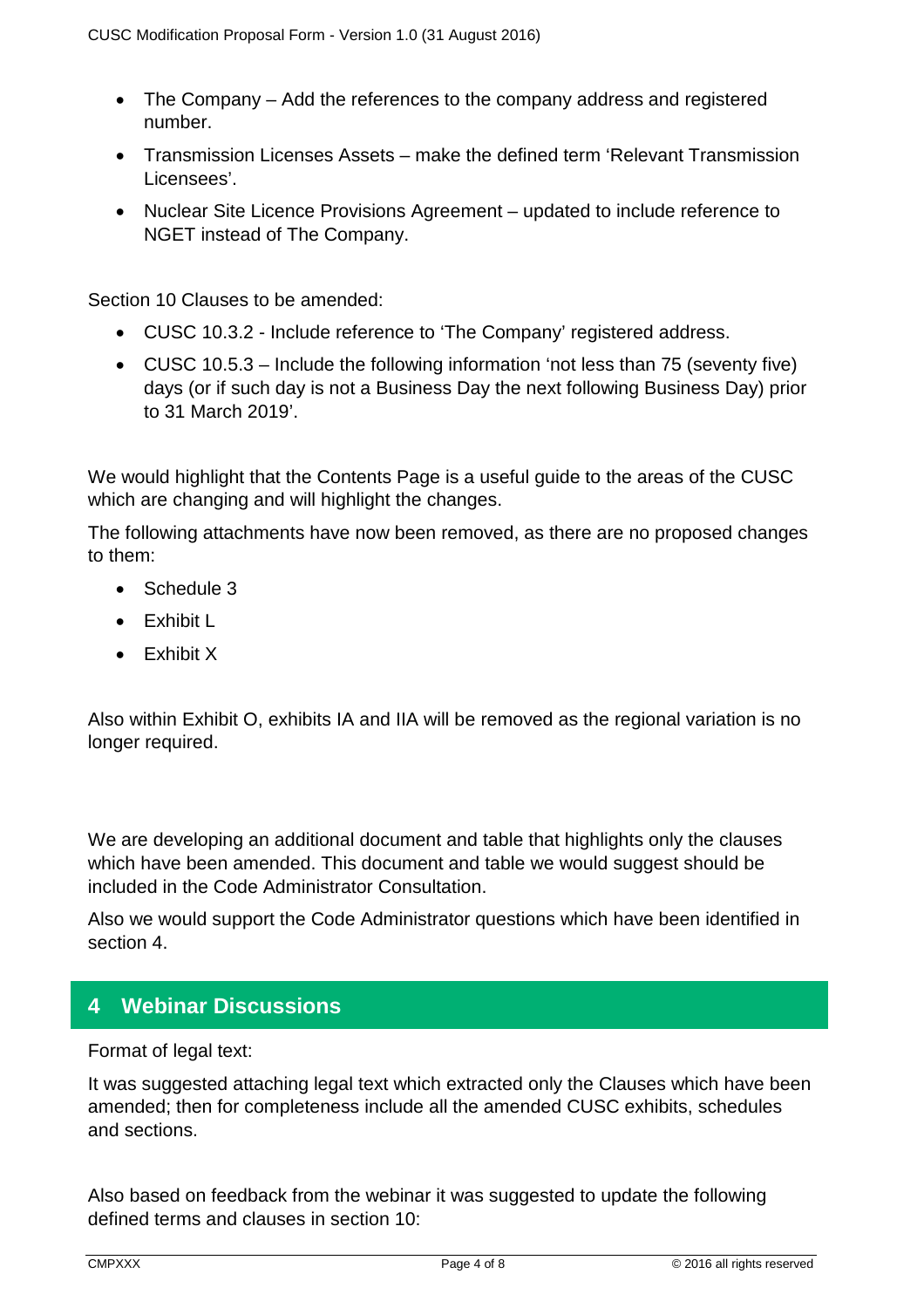- Remote Transmission Licensee update the definition, including the NGET references, also to include the registered company number and address
- The Company Add the references to the company address and registered number.
- Transmission Licenses Assets make the defined term 'Relevant Transmission Licensees'
- Nuclear Site Licence Provisions Agreement updated to include reference to NGET instead of The Company

Section 10 Clauses to be amended:

- CUSC 10.3.2 Include reference to 'The Company' registered address.
- CUSC 10.5.3 Need an exact figure in the number of days.

Also on the webinar, there was a discussion about potential questions that could be included within the Code Administrator Consultation and based on these discussions the suggested questions are below:

- 1. Do you believe CMP293&294 better facilitates the Applicable CUSC Objectives? Please include your reasoning
- 2. Do you support the proposed transitional approach which has been drafted in CUSC Section 10 and the associated Novation Agreement? Or are there any further transitional implications that need to be identified in CUSC 10.6.1 or contracts under CUSC 10.4.3?
- 3. Do you support the revised approach of how the 'Nuclear Site Licence Provisions Agreement' will be managed in the CUSC, with reference to the Transmission Owners?
- 4. Is the reference to NGET appropriate in the two CUSC extracts, for the regulatory asset value in the defined term 'The Company Prescribed Level' and the Weighted Average Cost of Capital calculation in CUSC 14.15.65?
- 5. Within the CUSC legal drafting, there are references to National Grid group email boxes and the National Grid website, do you have any preferences on the communication route to be included with the CUSC text post legal separation?
- 6. Do you support the proposed implementation approach?
- 7. Do you have any other comments?

## **5 Impacts & Other Considerations**

All parties to the CUSC will be impacted by the contractual change in the underlying party to their contracts signed under the CUSC changing from NGET to NGESO.

# **Does this modification impact a Significant Code Review (SCR) or other significant industry change projects, if so, how?**

N/A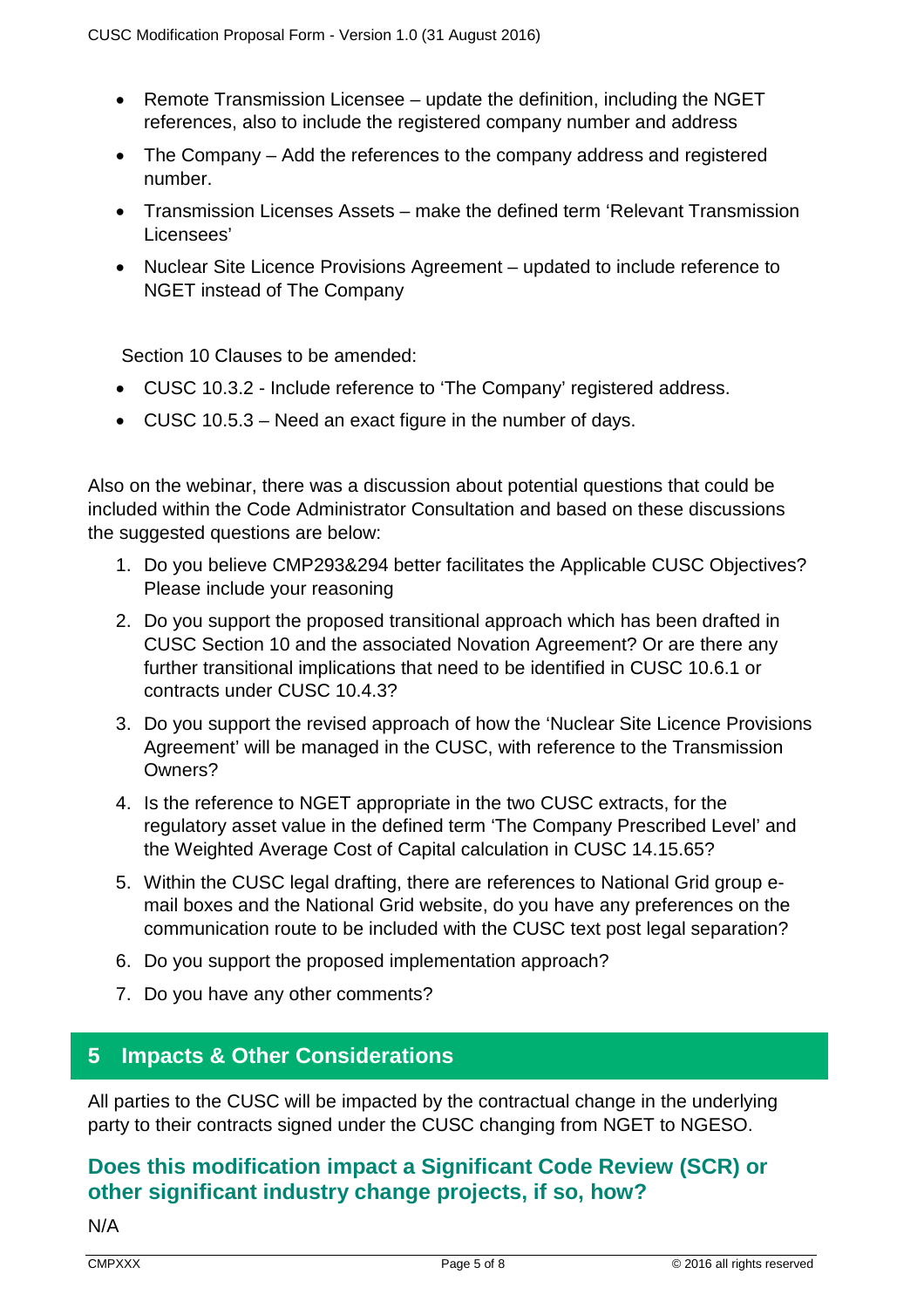### **Consumer Impacts**

N/A

## **6 Relevant Objectives (need to add both Objectives and highlight the proposers view)**

Impact of the modification on the Applicable CUSC Objectives (Standard) for CMP293:

| <b>Relevant Objective</b>                                                                                                                                                                                              | Identified impact |
|------------------------------------------------------------------------------------------------------------------------------------------------------------------------------------------------------------------------|-------------------|
| (a) The efficient discharge by the Licensee of the obligations<br>imposed on it by the Act and the Transmission Licence;                                                                                               | <b>Positive</b>   |
| (b) Facilitating effective competition in the generation and<br>supply of electricity, and (so far as consistent therewith)<br>facilitating such competition in the sale, distribution and<br>purchase of electricity; | <b>None</b>       |
| (c) Compliance with the Electricity Regulation and any<br>relevant legally binding decision of the European<br>Commission and/or the Agency *; and                                                                     | <b>None</b>       |
| (d) Promoting efficiency in the implementation and<br>administration of the CUSC arrangements.                                                                                                                         | None              |
| *Objective (c) refers specifically to European Regulation 2009/714/EC. Reference to the                                                                                                                                |                   |

Agency is to the Agency for the Cooperation of Energy Regulators (ACER).

# Impact of the modification on the Applicable CUSC Objectives (Charging) for CMP294:

| <b>Relevant Objective</b>                                                                                                                                                                                                                                                        | Identified impact |
|----------------------------------------------------------------------------------------------------------------------------------------------------------------------------------------------------------------------------------------------------------------------------------|-------------------|
| (a) That compliance with the use of system charging<br>methodology facilitates effective competition in the<br>generation and supply of electricity and (so far as is<br>consistent therewith) facilitates competition in the sale,<br>distribution and purchase of electricity; | <b>None</b>       |
| (b) That compliance with the use of system charging<br>methodology results in charges which reflect, as far as is<br>reasonably practicable, the costs (excluding any<br>payments between transmission licensees which are                                                       | <b>None</b>       |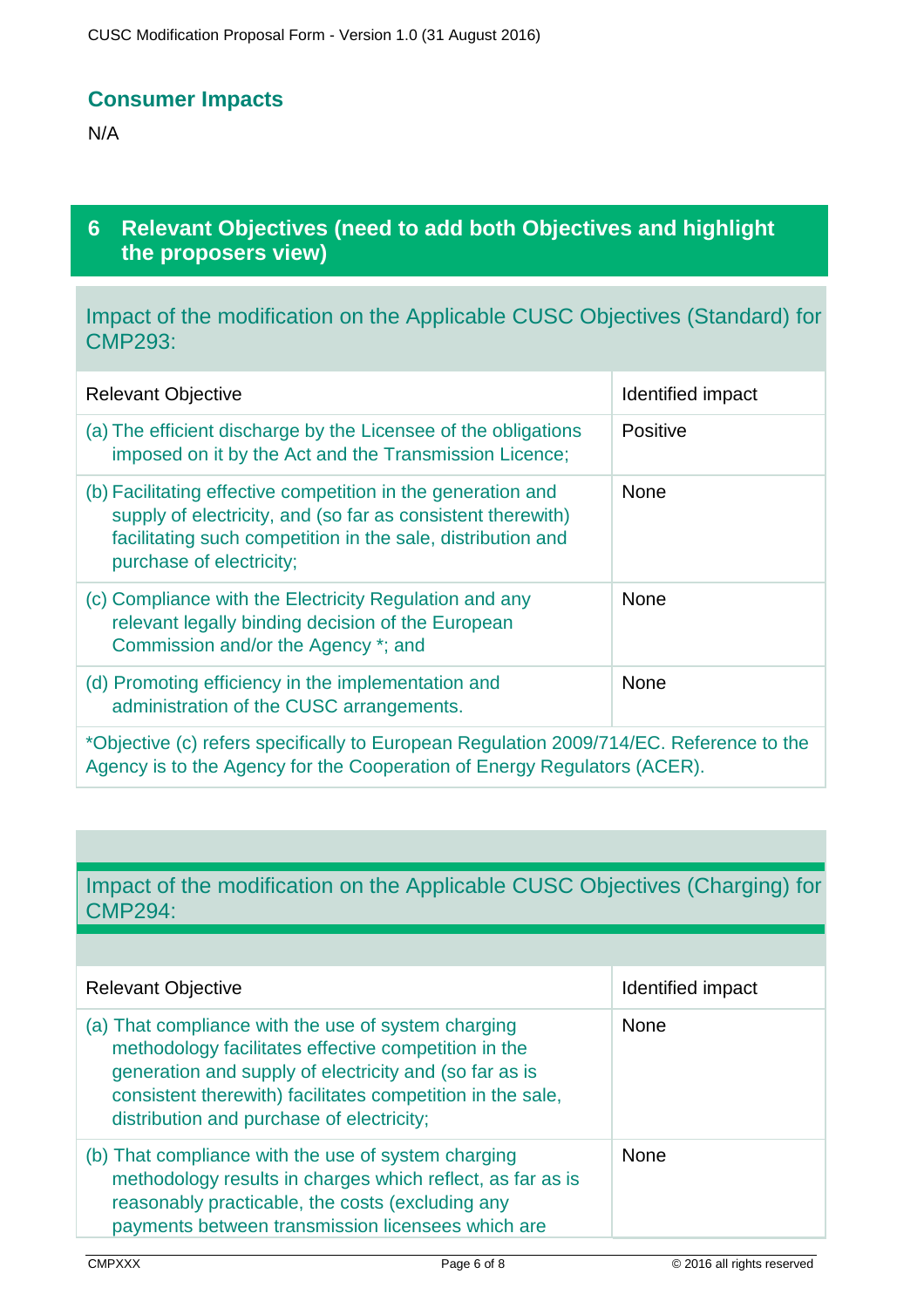| made under and accordance with the STC) incurred by<br>transmission licensees in their transmission businesses<br>and which are compatible with standard licence condition<br>C26 requirements of a connect and manage connection);                                                    |             |  |
|----------------------------------------------------------------------------------------------------------------------------------------------------------------------------------------------------------------------------------------------------------------------------------------|-------------|--|
| (c) That, so far as is consistent with sub-paragraphs (a) and<br>(b), the use of system charging methodology, as far as is<br>reasonably practicable, properly takes account of the<br>developments in transmission licensees' transmission<br>businesses;                             | Positive    |  |
| (d) Compliance with the Electricity Regulation and any<br>relevant legally binding decision of the European<br>Commission and/or the Agency. These are defined<br>within the National Grid Electricity Transmission plc<br>Licence under Standard Condition C10, paragraph 1 *;<br>and | <b>None</b> |  |
| (e) Promoting efficiency in the implementation and<br>administration of the CUSC arrangements.                                                                                                                                                                                         | <b>None</b> |  |
| *Objective (d) refers specifically to European Regulation 2009/714/EC. Reference to the<br>Agency is to the Agency for the Cooperation of Energy Regulators (ACER).                                                                                                                    |             |  |

The Proposer believes that for both CMP293 and CMP294 this change will better facilitate relevant objective (a), by attributing the appropriate obligations to NGESO as System Operator and the Transmission owners in accordance with the new NGESO Transmission Licence and modified NGET Transmission Licence obligations.

# **7 Implementation & Transition**

Legal text for CMP293 has been drafted using the baseline of March 2018 text and as the modification progresses through the governance process, the text may need to be revised in light of other ongoing CUSC Modifications. The Code Administrator will ensure that the Proposer is aware of the approval of any of the other CUSC Modifications and the Proposer will take into account any relevant amendments to the CMP293 that may need to be made prior to a final decision and notify the Modification Panel should anything in CMP293 require further change as a result of this.

CMP293 together with the other associated CUSC Modification proposal and the associated CUSC novation agreement in respect of National Grid's legal separation are all interdependent and as such, are all required to be implemented as a single update to the CUSC.

The CUSC changes once approved will be introduced but "suspended", apart from the "implementation/transitional" provisions in the corresponding provisions within CUSC